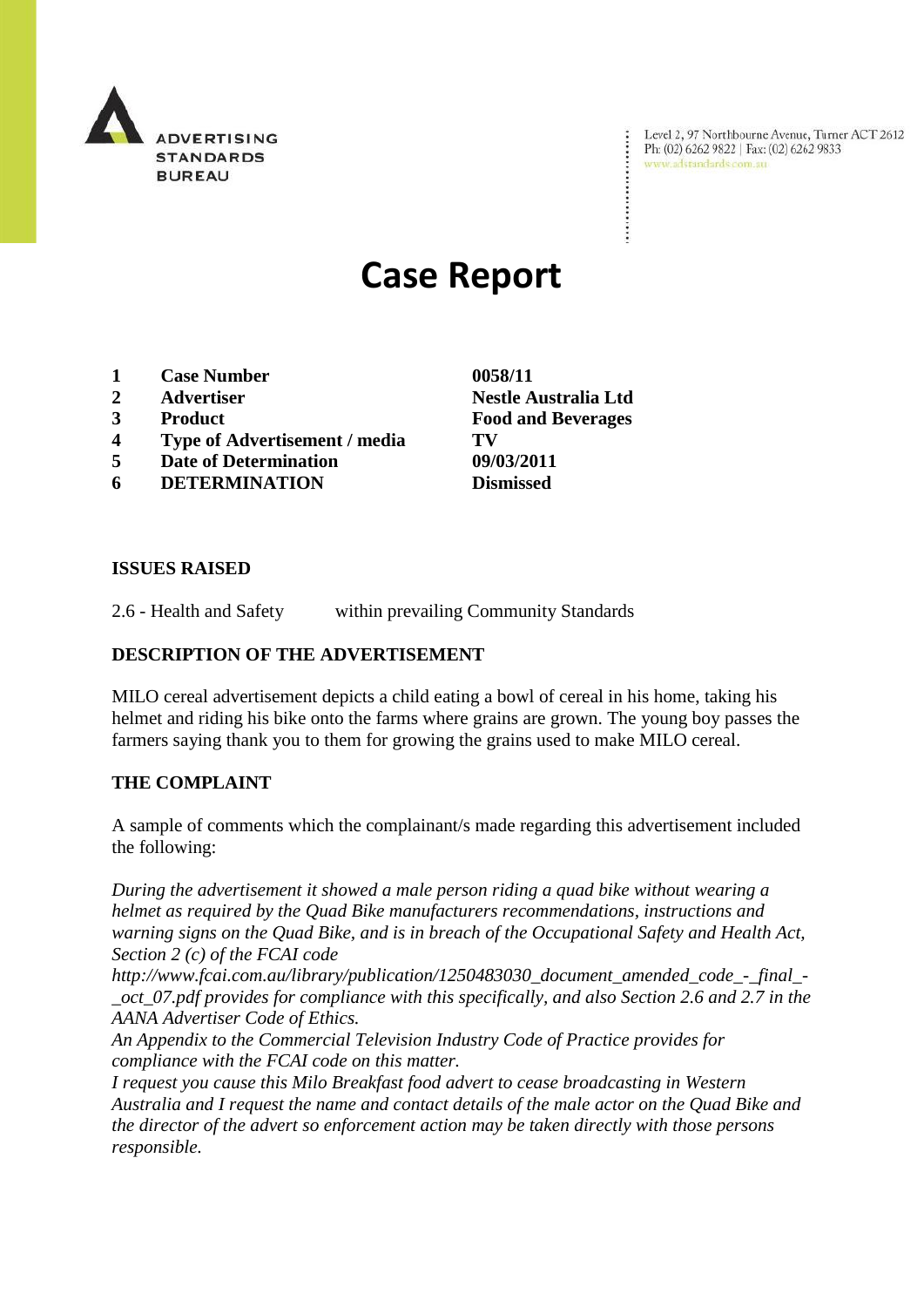### **THE ADVERTISER'S RESPONSE**

Comments which the advertiser made in response to the complainant/s regarding this advertisement include the following:

*The primary reason for concern identified by the complainant is that the Advertisement shows a person riding a quad bike without a helmet. In relation to the codes administered by the Advertising Standards Board (ASB), the complaint refers to section 2 of the AANA Advertiser Code of Ethics (Ethics Code) and specifically:* 

*Section 2.6 of the Ethics Code, which provides that "Advertising or Marketing Communications shall not depict material contrary to Prevailing Community Standards on health and safety"; and* 

*section 2.7 of the Ethics Code, which provides that, relevantly, "Advertising or Marketing Communications for motor vehicles shall comply with the Federal Chamber of Automotive Industries Code of Practice relating to Advertising for Motor Vehicles" (FCAI Code). CPA has also considered the AANA Code for Advertising and Marketing Communications to Children and the AANA Food and Beverages Marketing and Communications Code and considers that the Advertisement complies with those codes in all relevant aspects. In relation to section 2.6 of the Ethics Code, the definition of "Prevailing Community Standards" is "the community standards determined by the Advertising Standards Board as those prevailing at the relevant time, and based on research carried out on behalf of the Advertising Standards Board as it sees fit, in relation to Advertising or Marketing Communications". In this regard, CPA submits that the Advertisement is entirely in line with the community standards and expectations that would reasonably apply to a communication of this nature.* 

*The primary focus of the Advertisement is the young boy who eats his MILO cereal for breakfast and then rides his bicycle onto farms to thank the farmers for growing the grains used to make MILO cereal. The Advertisement depicts the boy following appropriate safety steps by clearly taking his helmet and wearing it whilst riding his bicycle. This is consistent with modern community expectations as to appropriate bicycle safety.* 

*The reference to the farmer on the quad bike, which the complaint refers to, is short and contextual to the main focus of the Advertisement. CPA's intention in the Advertisement was to depict farmers in real-life situations on their properties, including the prevailing practice of farmers wearing hats, not helmets, when riding quad bikes on their farms. The image of the farmer on the quad bike in the Advertisement is consistent with the images of real farmers in commercial television programs such as Channel Nine's The Farmer Wants a Wife, which show farmers riding quad bikes on their properties wearing hats, not helmets. The Advertisement typifies the standard practice of many farmers and in CPA's view, does not fall short of community expectations in this regard.* 

*The fact that a higher standard has been advocated does not mean that the current practice is contrary to prevailing community standards. Having said that, although CPA considers that the Advertisement complies with the codes administered by the ASB, CPA acknowledges that some organisations recommend that farmers wear helmets whilst riding quad bikes on their properties.*